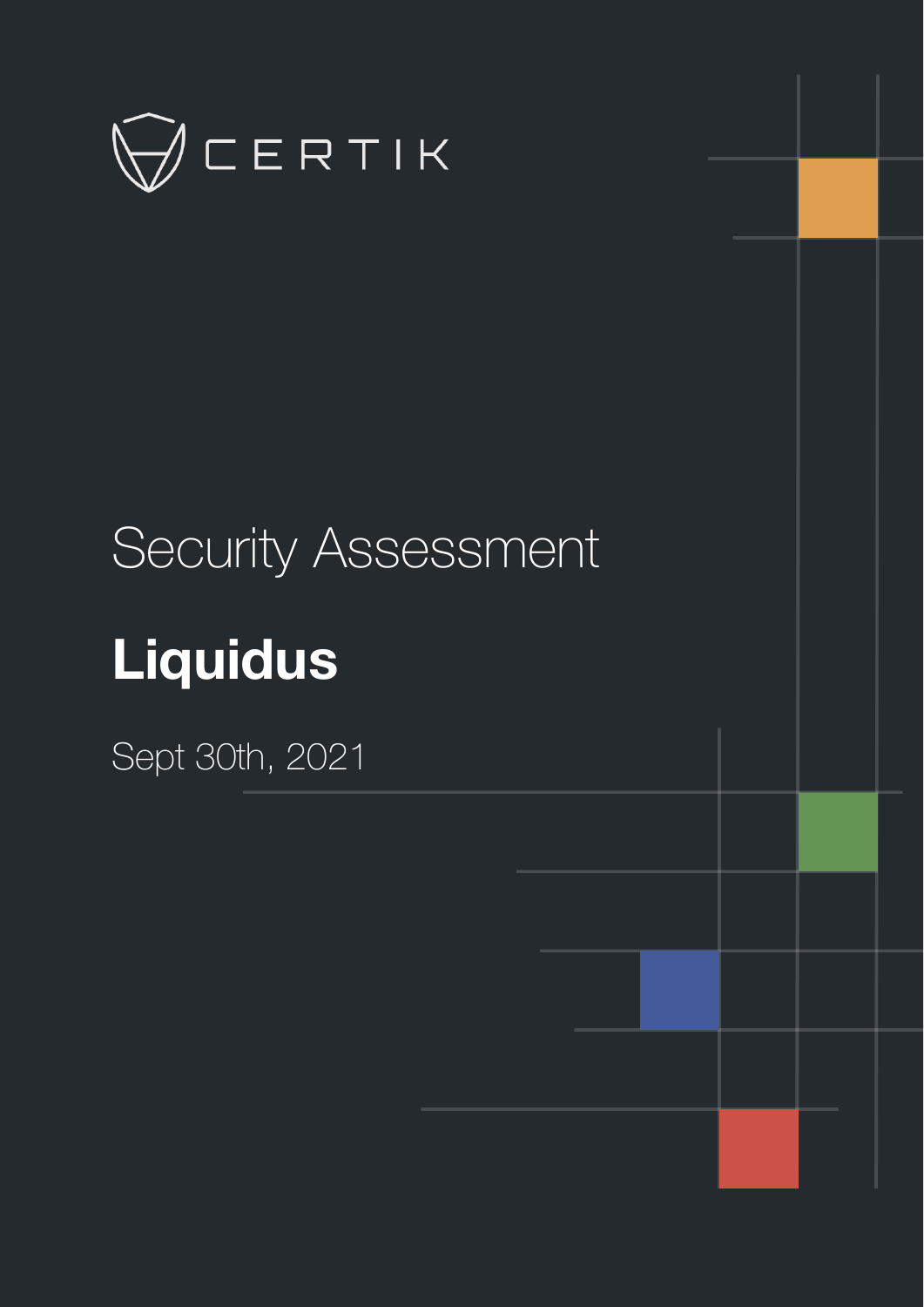# **Table of Contents**

#### **[Summary](#page-2-0)**

**[Overview](#page-3-0)**

**Project [Summary](#page-3-1)** 

**Audit [Summary](#page-3-2)** 

**[Vulnerability Summary](#page-3-3)** 

Audit [Scope](#page-4-0)

#### **[Findings](#page-5-0)**

LCK-01 : [Unlocked](#page-6-0) Compiler Version

LCK-02 : Initial token [distribution](#page-7-0)

LCK-03 : Proper Usage of "public" and ["external"](#page-8-0) type

#### **[Appendix](#page-9-0)**

**[Disclaimer](#page-10-0)**

**[About](#page-13-0)**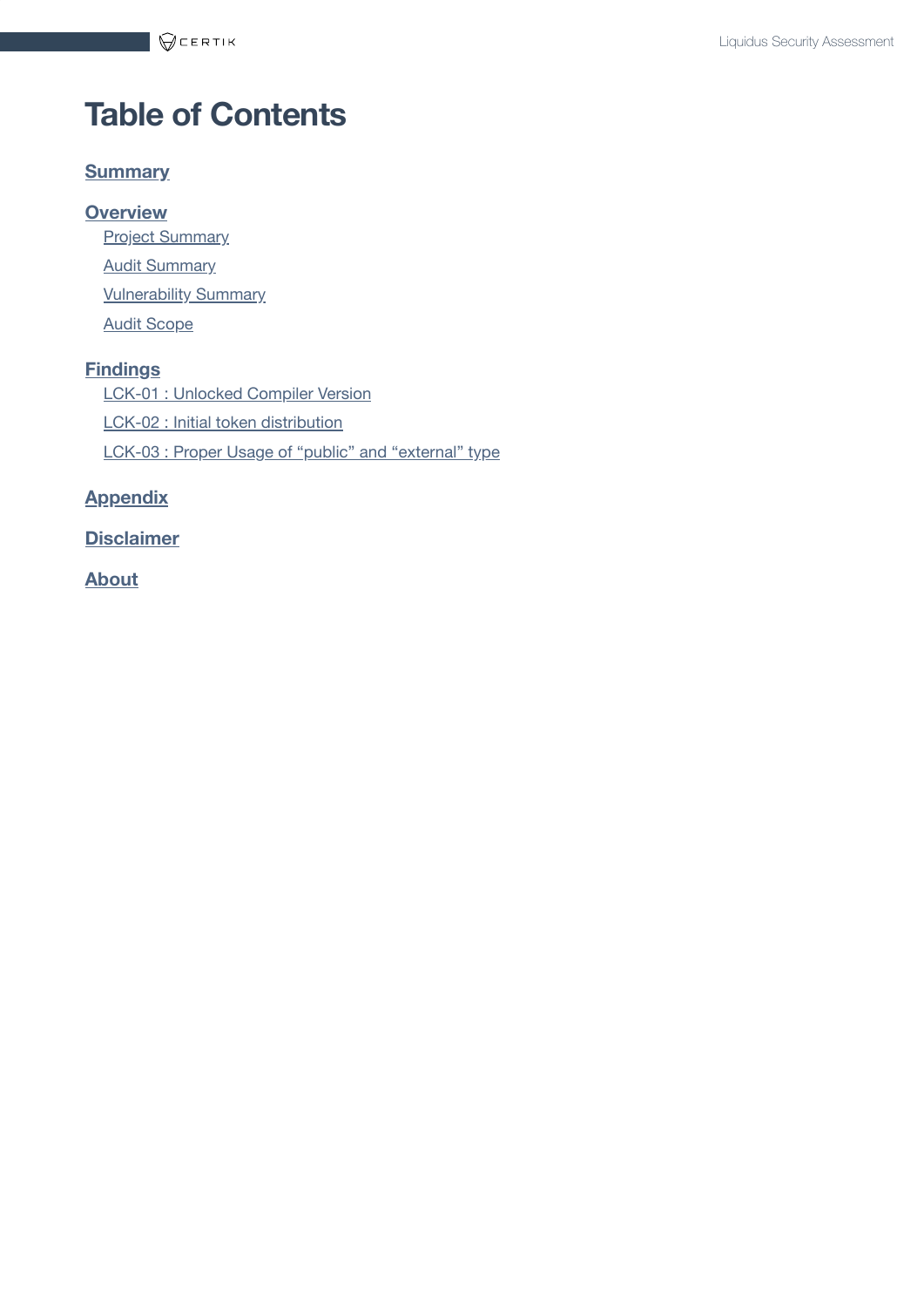# <span id="page-2-0"></span>**Summary**

This report has been prepared for Liquidus.Finance to discover issues and vulnerabilities in the source code of the Liquidus project as well as any contract dependencies that were not part of an officially recognized library. A comprehensive examination has been performed, utilizing Static Analysis and Manual Review techniques.

The auditing process pays special attention to the following considerations:

- Testing the smart contracts against both common and uncommon attack vectors.
- Assessing the codebase to ensure compliance with current best practices and industry standards.
- Ensuring contract logic meets the specifications and intentions of the client.
- Cross referencing contract structure and implementation against similar smart contracts produced by industry leaders.
- Thorough line-by-line manual review of the entire codebase by industry experts.

The security assessment resulted in findings that ranged from critical to informational. We recommend addressing these findings to ensure a high level of security standards and industry practices. We suggest recommendations that could better serve the project from the security perspective:

- Enhance general coding practices for better structures of source codes;
- Add enough unit tests to cover the possible use cases;
- Provide more comments per each function for readability, especially contracts that are verified in public;
- Provide more transparency on privileged activities once the protocol is live.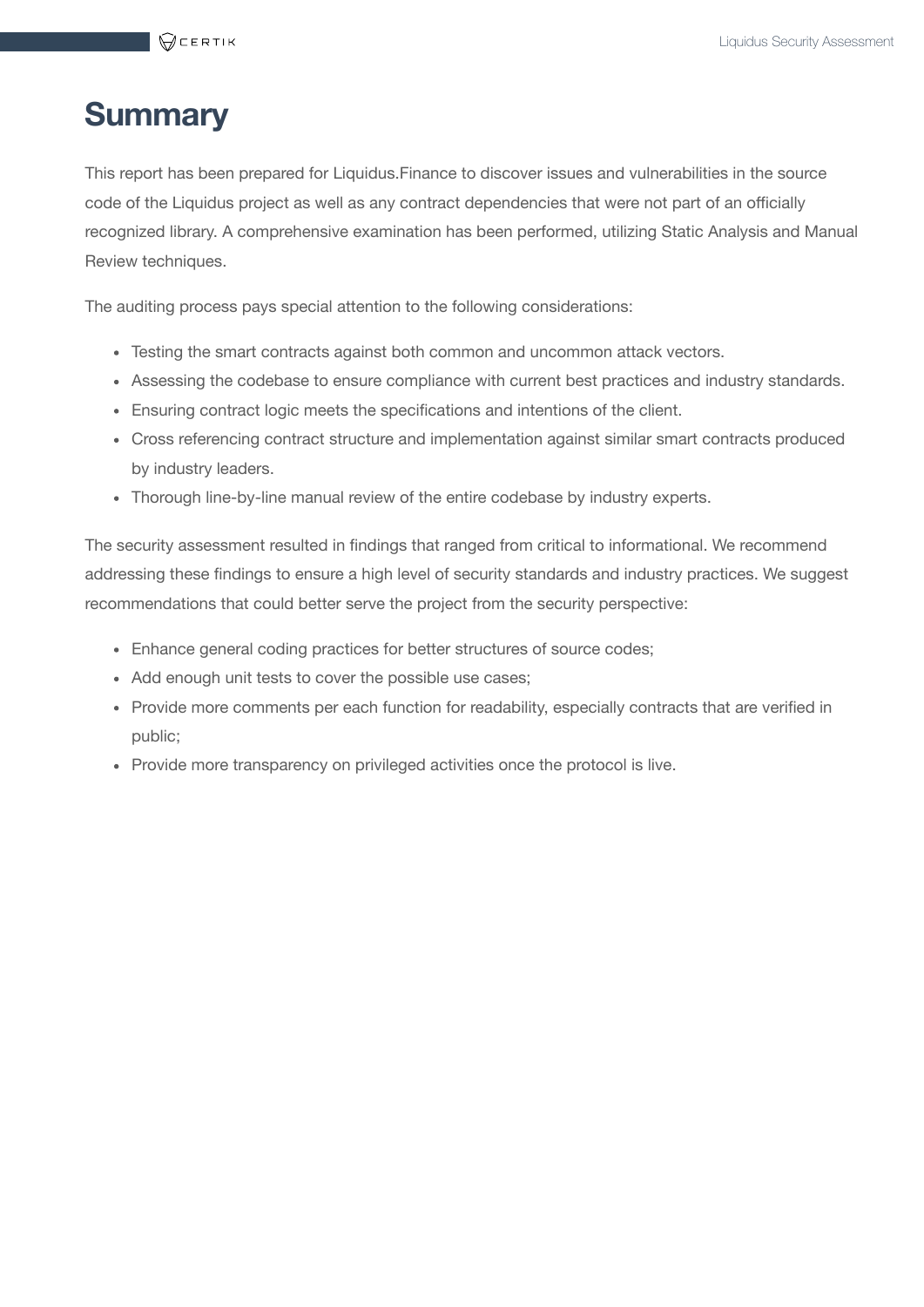# <span id="page-3-0"></span>**Overview**

# <span id="page-3-1"></span>**Project Summary**

| <b>Project Name</b> | Liquidus                                                                    |
|---------------------|-----------------------------------------------------------------------------|
| <b>Platform</b>     | <b>BSC</b>                                                                  |
| Language            | Solidity                                                                    |
| Codebase            | https://bscscan.com/address/0x16a75e34d19323ae1183372e9d511175009140a0#code |
| Commit              |                                                                             |

# <span id="page-3-2"></span>**Audit Summary**

| <b>Delivery Date</b>     | Sept 30, 2021                  |
|--------------------------|--------------------------------|
| <b>Audit Methodology</b> | Static Analysis, Manual Review |
| <b>Key Components</b>    |                                |

# <span id="page-3-3"></span>**Vulnerability Summary**

| <b>Vulnerability Level</b> | Total          |                | $\circledcirc$ Pending $\circledcirc$ Declined | <b>O</b> Acknowledged | <b>Be</b> Partially Resolved | ⊙ Resolved  |
|----------------------------|----------------|----------------|------------------------------------------------|-----------------------|------------------------------|-------------|
| • Critical                 | $\mathbf 0$    | $\mathbf 0$    | 0                                              | 0                     | $\mathbf 0$                  | 0           |
| $\bullet$ Major            | 1.             | $\mathbf 0$    | $\mathbf 0$                                    | 0                     | $\mathbf 0$                  |             |
| Medium<br>$\bullet$        | $\mathbf{0}$   | $\mathbf 0$    | $\Omega$                                       | $\mathbf 0$           | $\Omega$                     | 0           |
| Minor<br>$\bullet$         | $\mathbf 0$    | $\mathbf 0$    | $\mathbf 0$                                    | 0                     | $\mathbf 0$                  | 0           |
| Informational<br>$\bullet$ | $\overline{2}$ | $\overline{2}$ | $\Omega$                                       | 0                     | $\Omega$                     | 0           |
| Discussion<br>$\bullet$    | $\mathbf 0$    | $\mathbf 0$    | $\mathbf 0$                                    | 0                     | 0                            | $\mathbf 0$ |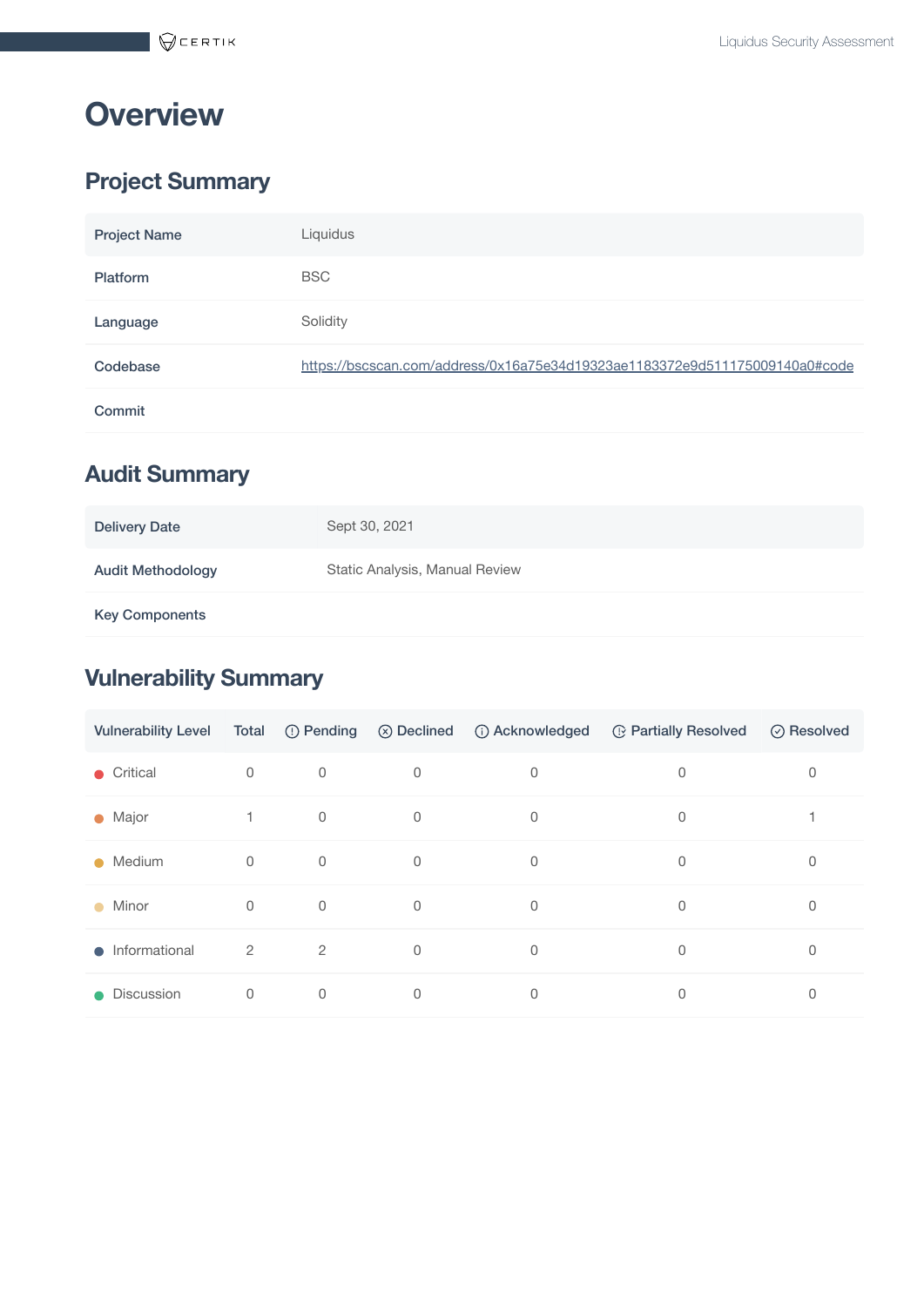# <span id="page-4-0"></span>**Audit Scope**

|  | ID |  | File | SHA256 Checksum |
|--|----|--|------|-----------------|
|--|----|--|------|-----------------|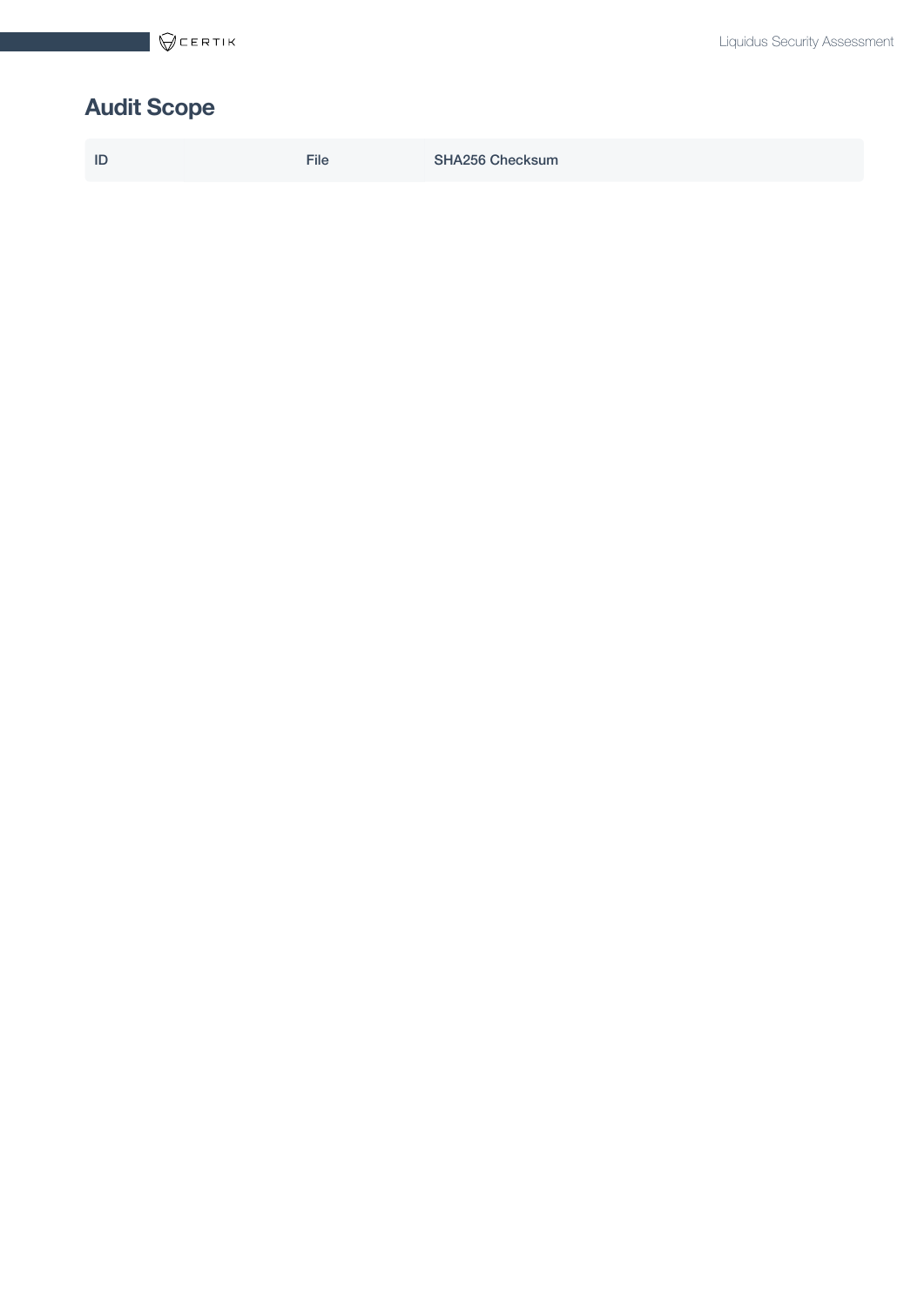$\bigcirc$ CERTIK

# <span id="page-5-0"></span>**Findings**



| ID            | Title                                        | Category                          | <b>Severity</b> | <b>Status</b>      |
|---------------|----------------------------------------------|-----------------------------------|-----------------|--------------------|
| $LCK-01$      | Unlocked Compiler Version                    | Language Specific                 | • Informational | (!) Pending        |
| <b>LCK-02</b> | Initial token distribution                   | <b>Centralization / Privilege</b> | • Maior         | $\oslash$ Resolved |
| <b>LCK-03</b> | Proper Usage of "public" and "external" type | Coding Style                      | • Informational | ① Pending          |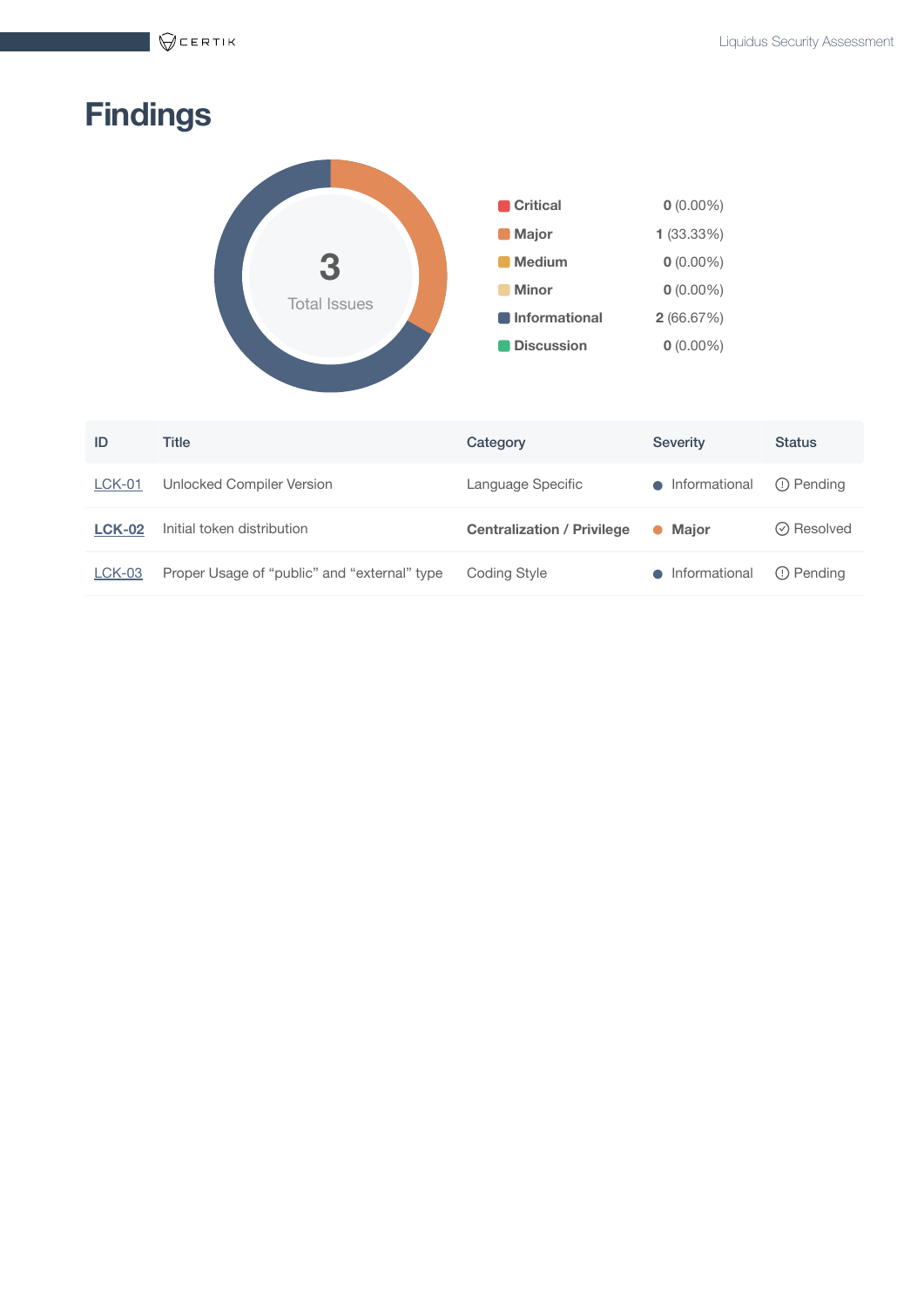# <span id="page-6-0"></span>**[LCK-01](https://accelerator.audit.certikpowered.info/project/e091f5c0-fc74-11eb-8edc-1b7f67f46200/report?fid=1631409901551) | Unlocked Compiler Version**

| Category          | <b>Severity</b> | Location        | <b>Status</b> |
|-------------------|-----------------|-----------------|---------------|
| Language Specific | • Informational | Liquidus.sol: 5 | ① Pending     |

## **Description**

The contract has unlocked compiler version. An unlocked compiler version in the source code of the contract permits the user to compile it at or above a particular version. This, in turn, leads to differences in the generated bytecode between compilations due to differing compiler version numbers. This can lead to an ambiguity when debugging as compiler specific bugs may occur in the codebase that would be hard to identify over a span of multiple compiler versions rather than a specific one.

## Recommendation

"We advise that the compiler version is instead locked at the lowest version possible that the contract can be compiled at. For example, for version v0.8.4 the contract should contain the following line:

pragma solidity 0.8.4;  $\ldots$ "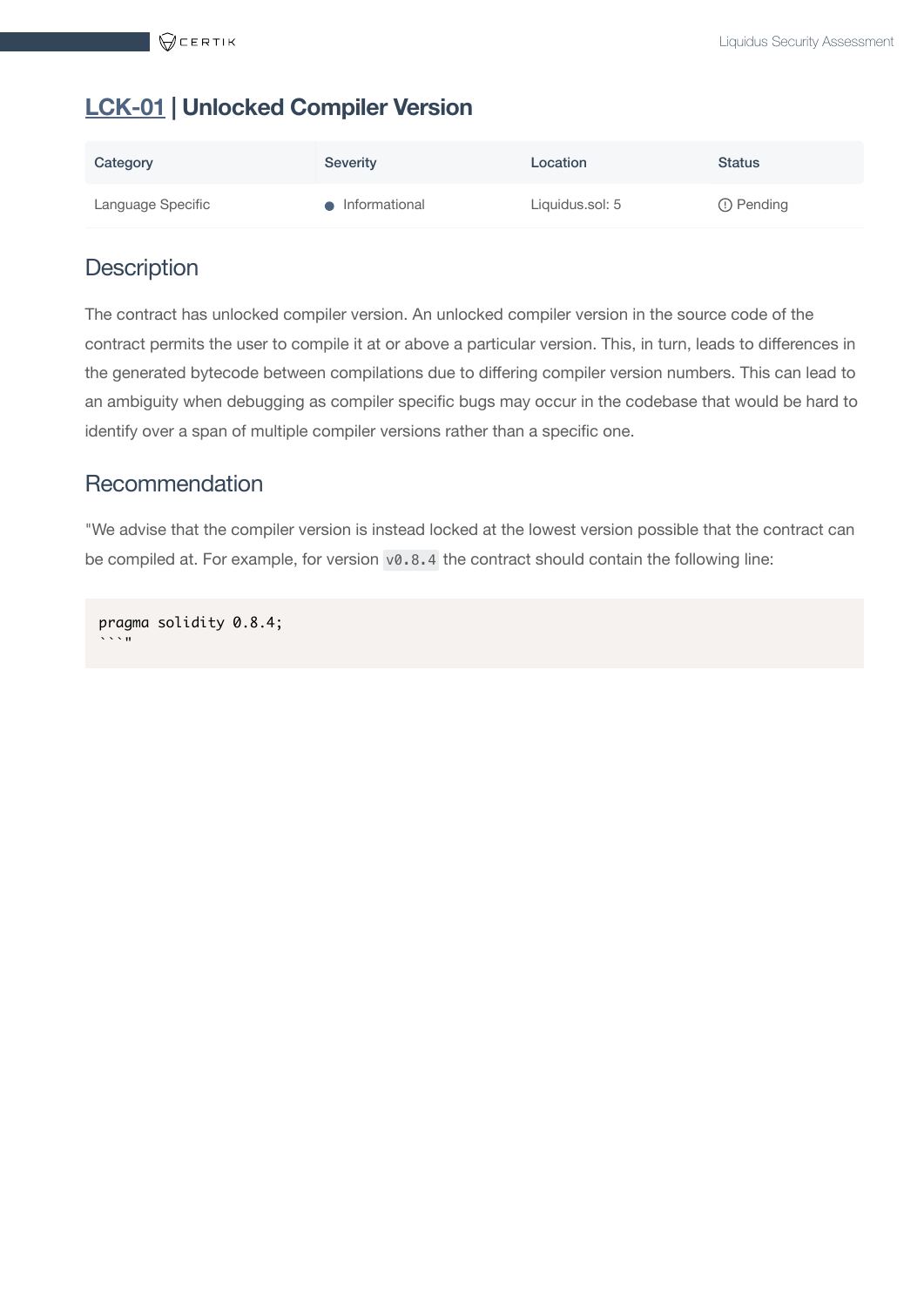# <span id="page-7-0"></span>**[LCK-02](https://accelerator.audit.certikpowered.info/project/e091f5c0-fc74-11eb-8edc-1b7f67f46200/report?fid=1631410067845) | Initial token distribution**

| Category                          | <b>Severity</b> | Location          | <b>Status</b>      |
|-----------------------------------|-----------------|-------------------|--------------------|
| <b>Centralization / Privilege</b> | <b>▶ Major</b>  | Liquidus.sol: 303 | $\oslash$ Resolved |

## **Description**

All of the LIQ tokens are sent to the contract deployer when deploying the contract. This could be a centralization risk as the deployer can distribute LIQ tokens without obtaining the consensus of the community.

## Recommendation

We recommend the team to be transparent regarding the initial token distribution process.

## Alleviation

**[Liquidus]**: The team plan to use Unicrypt to lock the majority of token. The owner address has been renounced to zero address.

Ownership Renounce Tx: <https://bscscan.com/tx/0x749afbc47018c22b2df39d5e1048aa061cacb98a9de4d6a46c95d88c3db1ae7f>

Reference: [https://medium.com/@liquidus/all-tokens-locked-with-unicrypt-new-liq-token-contract-audit-](https://medium.com/@liquidus/all-tokens-locked-with-unicrypt-new-liq-token-contract-audit-14d1d3212388)14d1d3212388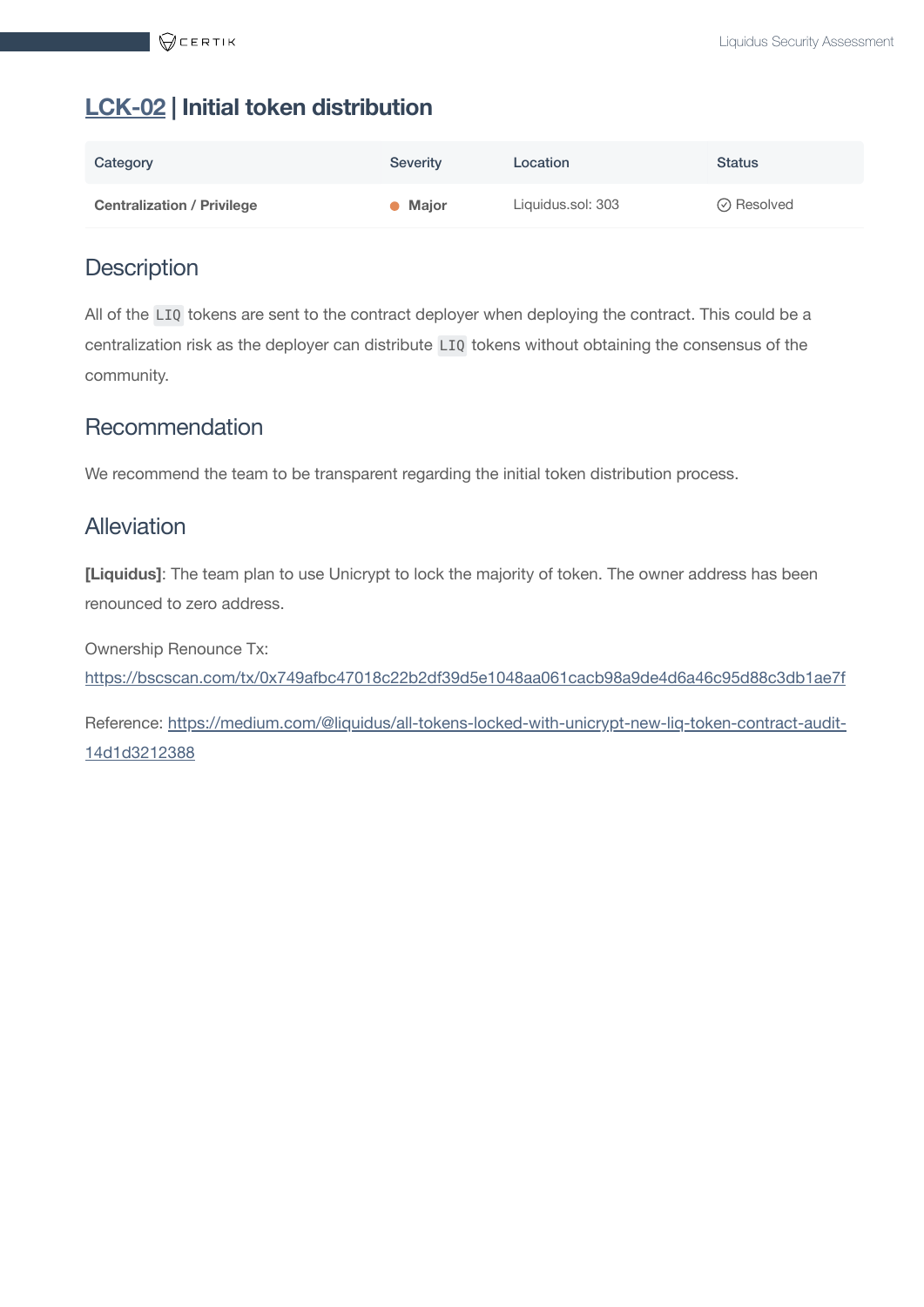# <span id="page-8-0"></span>**[LCK-03](https://accelerator.audit.certikpowered.info/project/e091f5c0-fc74-11eb-8edc-1b7f67f46200/report?fid=1631410317484) | Proper Usage of "public" and "external" type**

| Category            | <b>Severity</b> | Location               | <b>Status</b> |
|---------------------|-----------------|------------------------|---------------|
| <b>Coding Style</b> | • Informational | Liquidus.sol: 440, 455 | ① Pending     |

## **Description**

Public functions that are never called by the contract could be declared as external. When the inputs are arrays external functions are more efficient than "public" functions.

- $\bullet$  burn()
- burnForm()

## Recommendation

We advise the client to consider using the external attribute for functions never called within the contract.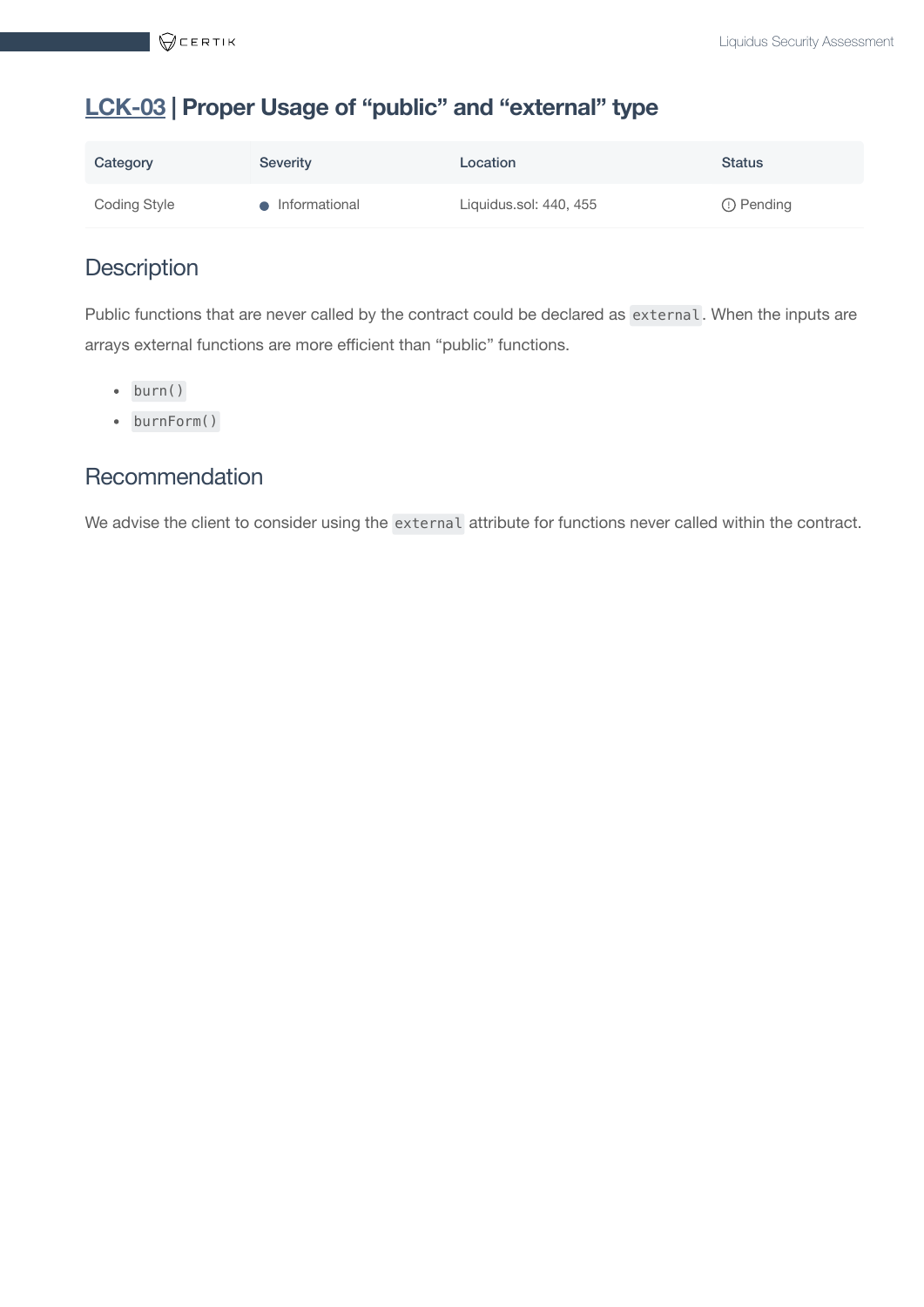# <span id="page-9-0"></span>**Appendix**

## **Finding Categories**

#### Centralization / Privilege

Centralization / Privilege findings refer to either feature logic or implementation of components that act against the nature of decentralization, such as explicit ownership or specialized access roles in combination with a mechanism to relocate funds.

#### Language Specific

Language Specific findings are issues that would only arise within Solidity, i.e. incorrect usage of private or delete.

### Coding Style

Coding Style findings usually do not affect the generated byte-code but rather comment on how to make the codebase more legible and, as a result, easily maintainable.

## **Checksum Calculation Method**

The "Checksum" field in the "Audit Scope" section is calculated as the SHA-256 (Secure Hash Algorithm 2 with digest size of 256 bits) digest of the content of each file hosted in the listed source repository under the specified commit.

The result is hexadecimal encoded and is the same as the output of the Linux "sha256sum" command against the target file.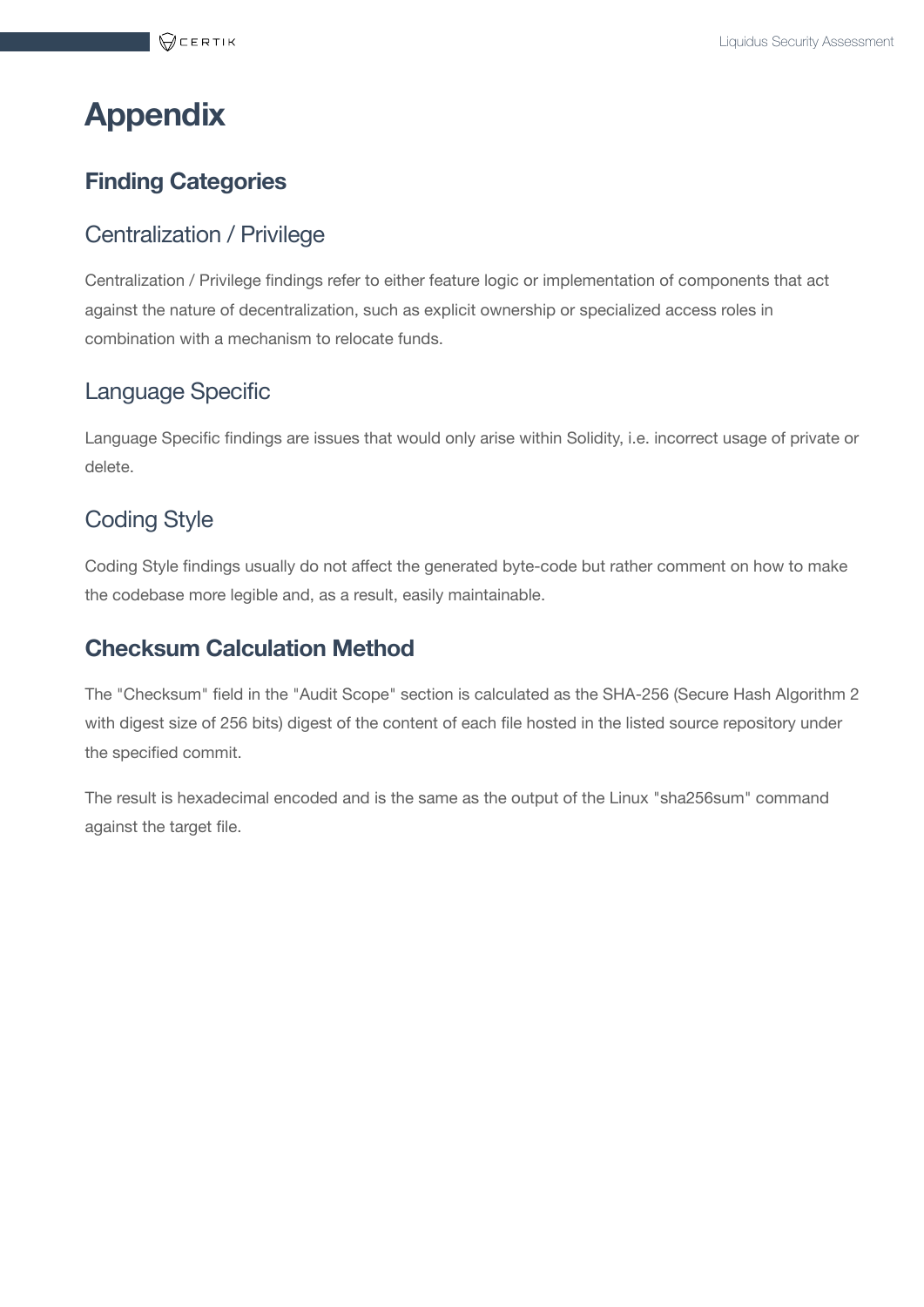# <span id="page-10-0"></span>**Disclaimer**

This report is subject to the terms and conditions (including without limitation, description of services, confidentiality, disclaimer and limitation of liability) set forth in the Services Agreement, or the scope of services, and terms and conditions provided to you ("Customer" or the "Company") in connection with the Agreement. This report provided in connection with the Services set forth in the Agreement shall be used by the Company only to the extent permitted under the terms and conditions set forth in the Agreement. This report may not be transmitted, disclosed, referred to or relied upon by any person for any purposes, nor may copies be delivered to any other person other than the Company, without CertiK's prior written consent in each instance.

This report is not, nor should be considered, an "endorsement" or "disapproval" of any particular project or team. This report is not, nor should be considered, an indication of the economics or value of any "product" or "asset" created by any team or project that contracts CertiK to perform a security assessment. This report does not provide any warranty or guarantee regarding the absolute bug-free nature of the technology analyzed, nor do they provide any indication of the technologies proprietors, business, business model or legal compliance.

This report should not be used in any way to make decisions around investment or involvement with any particular project. This report in no way provides investment advice, nor should be leveraged as investment advice of any sort. This report represents an extensive assessing process intending to help our customers increase the quality of their code while reducing the high level of risk presented by cryptographic tokens and blockchain technology.

Blockchain technology and cryptographic assets present a high level of ongoing risk. CertiK's position is that each company and individual are responsible for their own due diligence and continuous security. CertiK's goal is to help reduce the attack vectors and the high level of variance associated with utilizing new and consistently changing technologies, and in no way claims any guarantee of security or functionality of the technology we agree to analyze.

The assessment services provided by CertiK is subject to dependencies and under continuing development. You agree that your access and/or use, including but not limited to any services, reports, and materials, will be at your sole risk on an as-is, where-is, and as-available basis. Cryptographic tokens are emergent technologies and carry with them high levels of technical risk and uncertainty. The assessment reports could include false positives, false negatives, and other unpredictable results. The services may access, and depend upon, multiple layers of third-parties.

ALL SERVICES, THE LABELS, THE ASSESSMENT REPORT, WORK PRODUCT, OR OTHER MATERIALS, OR ANY PRODUCTS OR RESULTS OF THE USE THEREOF ARE PROVIDED "AS IS" AND "AS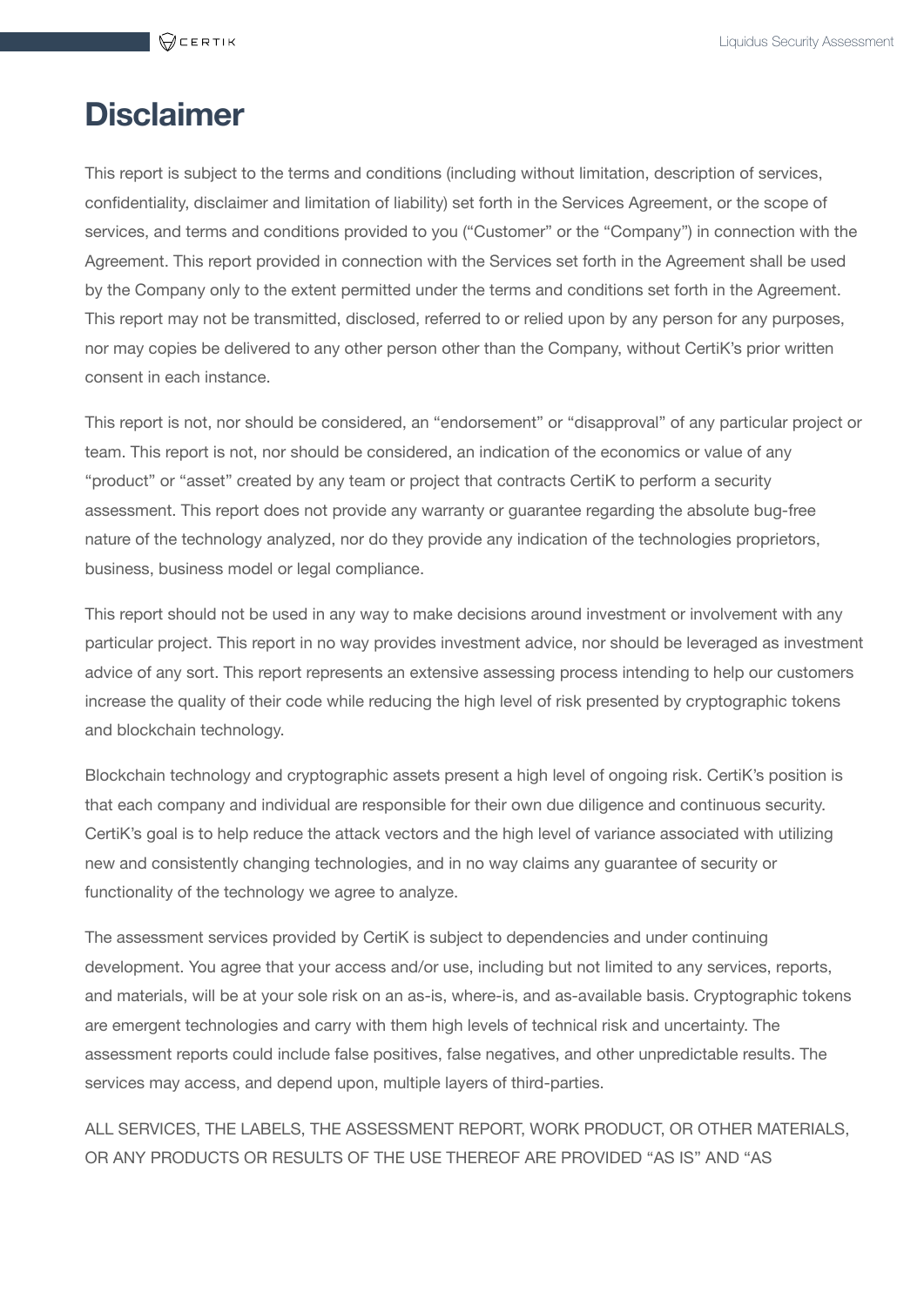AVAILABLE" AND WITH ALL FAULTS AND DEFECTS WITHOUT WARRANTY OF ANY KIND. TO THE MAXIMUM EXTENT PERMITTED UNDER APPLICABLE LAW, CERTIK HEREBY DISCLAIMS ALL WARRANTIES, WHETHER EXPRESS, IMPLIED, STATUTORY, OR OTHERWISE WITH RESPECT TO THE SERVICES, ASSESSMENT REPORT, OR OTHER MATERIALS. WITHOUT LIMITING THE FOREGOING, CERTIK SPECIFICALLY DISCLAIMS ALL IMPLIED WARRANTIES OF MERCHANTABILITY, FITNESS FOR A PARTICULAR PURPOSE, TITLE AND NON-INFRINGEMENT, AND ALL WARRANTIES ARISING FROM COURSE OF DEALING, USAGE, OR TRADE PRACTICE. WITHOUT LIMITING THE FOREGOING, CERTIK MAKES NO WARRANTY OF ANY KIND THAT THE SERVICES, THE LABELS, THE ASSESSMENT REPORT, WORK PRODUCT, OR OTHER MATERIALS, OR ANY PRODUCTS OR RESULTS OF THE USE THEREOF, WILL MEET CUSTOMER'S OR ANY OTHER PERSON'S REQUIREMENTS, ACHIEVE ANY INTENDED RESULT, BE COMPATIBLE OR WORK WITH ANY SOFTWARE, SYSTEM, OR OTHER SERVICES, OR BE SECURE, ACCURATE, COMPLETE, FREE OF HARMFUL CODE, OR ERROR-FREE. WITHOUT LIMITATION TO THE FOREGOING, CERTIK PROVIDES NO WARRANTY OR UNDERTAKING, AND MAKES NO REPRESENTATION OF ANY KIND THAT THE SERVICE WILL MEET CUSTOMER'S REQUIREMENTS, ACHIEVE ANY INTENDED RESULTS, BE COMPATIBLE OR WORK WITH ANY OTHER SOFTWARE, APPLICATIONS, SYSTEMS OR SERVICES, OPERATE WITHOUT INTERRUPTION, MEET ANY PERFORMANCE OR RELIABILITY STANDARDS OR BE ERROR FREE OR THAT ANY ERRORS OR DEFECTS CAN OR WILL BE CORRECTED.

WITHOUT LIMITING THE FOREGOING, NEITHER CERTIK NOR ANY OF CERTIK'S AGENTS MAKES ANY REPRESENTATION OR WARRANTY OF ANY KIND, EXPRESS OR IMPLIED AS TO THE ACCURACY, RELIABILITY, OR CURRENCY OF ANY INFORMATION OR CONTENT PROVIDED THROUGH THE SERVICE. CERTIK WILL ASSUME NO LIABILITY OR RESPONSIBILITY FOR (I) ANY ERRORS, MISTAKES, OR INACCURACIES OF CONTENT AND MATERIALS OR FOR ANY LOSS OR DAMAGE OF ANY KIND INCURRED AS A RESULT OF THE USE OF ANY CONTENT, OR (II) ANY PERSONAL INJURY OR PROPERTY DAMAGE, OF ANY NATURE WHATSOEVER, RESULTING FROM CUSTOMER'S ACCESS TO OR USE OF THE SERVICES, ASSESSMENT REPORT, OR OTHER MATERIALS.

ALL THIRD-PARTY MATERIALS ARE PROVIDED "AS IS" AND ANY REPRESENTATION OR WARRANTY OF OR CONCERNING ANY THIRD-PARTY MATERIALS IS STRICTLY BETWEEN CUSTOMER AND THE THIRD-PARTY OWNER OR DISTRIBUTOR OF THE THIRD-PARTY MATERIALS.

THE SERVICES, ASSESSMENT REPORT, AND ANY OTHER MATERIALS HEREUNDER ARE SOLELY PROVIDED TO CUSTOMER AND MAY NOT BE RELIED ON BY ANY OTHER PERSON OR FOR ANY PURPOSE NOT SPECIFICALLY IDENTIFIED IN THIS AGREEMENT, NOR MAY COPIES BE DELIVERED TO, ANY OTHER PERSON WITHOUT CERTIK'S PRIOR WRITTEN CONSENT IN EACH INSTANCE.

NO THIRD PARTY OR ANYONE ACTING ON BEHALF OF ANY THEREOF, SHALL BE A THIRD PARTY OR OTHER BENEFICIARY OF SUCH SERVICES, ASSESSMENT REPORT, AND ANY ACCOMPANYING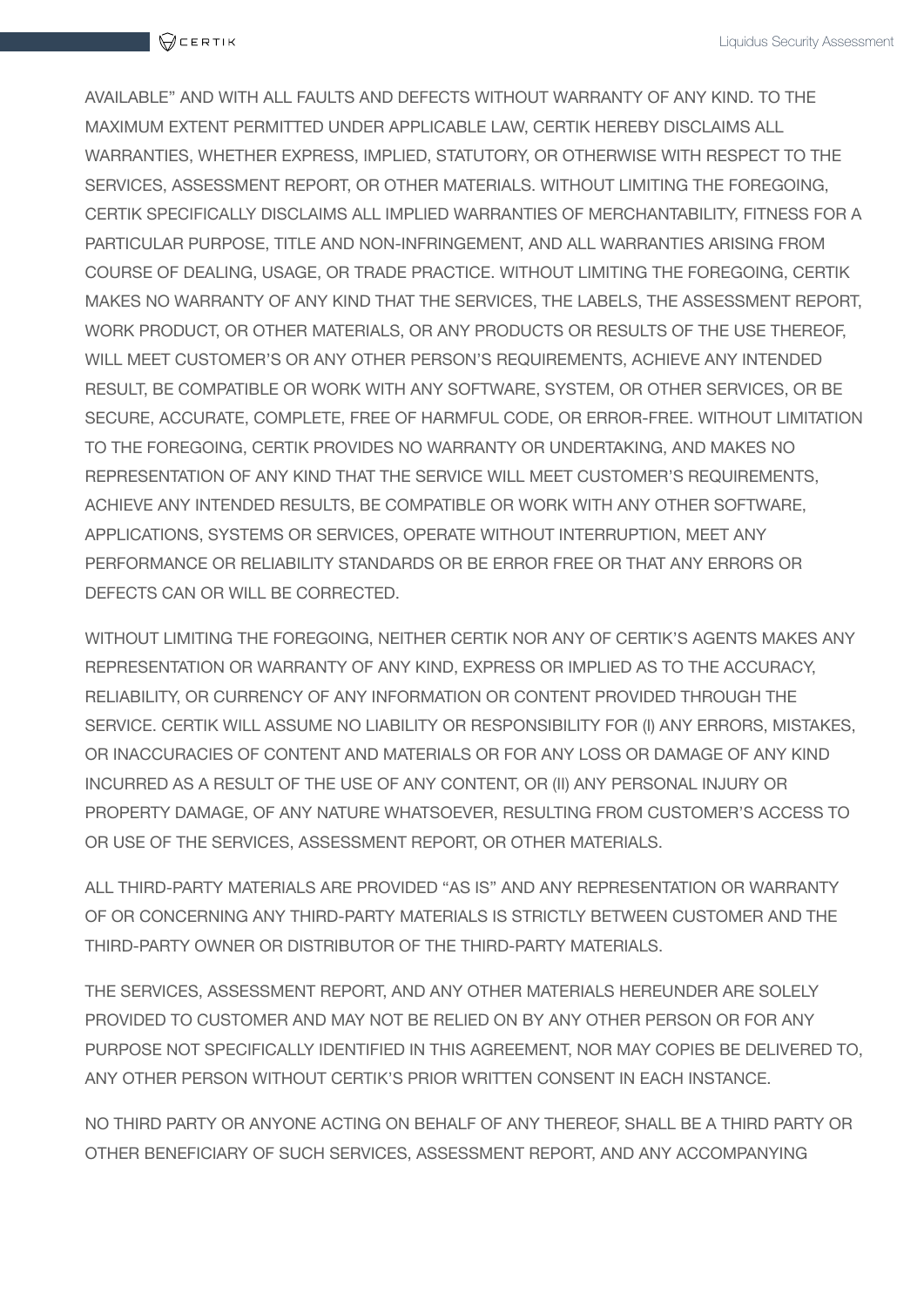

MATERIALS AND NO SUCH THIRD PARTY SHALL HAVE ANY RIGHTS OF CONTRIBUTION AGAINST CERTIK WITH RESPECT TO SUCH SERVICES, ASSESSMENT REPORT, AND ANY ACCOMPANYING MATERIALS.

THE REPRESENTATIONS AND WARRANTIES OF CERTIK CONTAINED IN THIS AGREEMENT ARE SOLELY FOR THE BENEFIT OF CUSTOMER. ACCORDINGLY, NO THIRD PARTY OR ANYONE ACTING ON BEHALF OF ANY THEREOF, SHALL BE A THIRD PARTY OR OTHER BENEFICIARY OF SUCH REPRESENTATIONS AND WARRANTIES AND NO SUCH THIRD PARTY SHALL HAVE ANY RIGHTS OF CONTRIBUTION AGAINST CERTIK WITH RESPECT TO SUCH REPRESENTATIONS OR WARRANTIES OR ANY MATTER SUBJECT TO OR RESULTING IN INDEMNIFICATION UNDER THIS AGREEMENT OR OTHERWISE.

FOR AVOIDANCE OF DOUBT, THE SERVICES, INCLUDING ANY ASSOCIATED ASSESSMENT REPORTS OR MATERIALS, SHALL NOT BE CONSIDERED OR RELIED UPON AS ANY FORM OF FINANCIAL, TAX, LEGAL, REGULATORY, OR OTHER ADVICE.